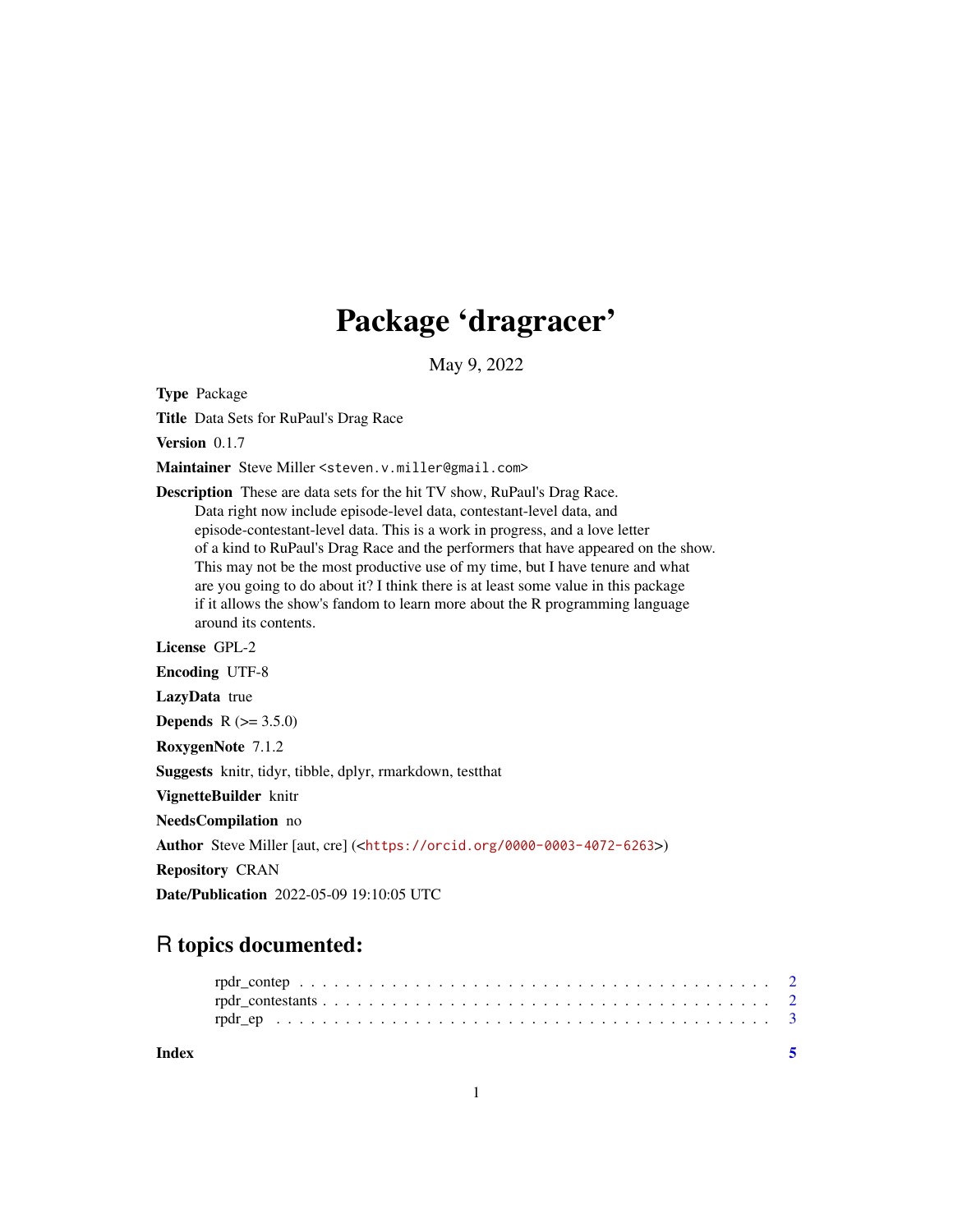<span id="page-1-0"></span>

#### Description

These are episode-contestant-level data for RuPaul's Drag Race for all available seasons (currently through Season 14). For a given season, observations mostly decrease with each episode. Data include all sorts of information.

#### Usage

rpdr\_contep

#### Format

A data frame with the following 11 variables.

season a character vector for the season

rank a numeric vector for the final rank of the contestant

contestant a character vector for the contestant's name

missc a dummy variable indicating if the contestant was Miss Congeniality

episode a numeric vector for the episode number

outcome a character vector for the outcome for the queen after the main challenge

- eliminated a character vector  $(0,1)$  for if the queen was eliminated/removed from the competition after the episode
- participant a character vector  $(0,1)$  for if the queen was a participant in the show
- minichalw a character vector  $(0,1)$  if the queen won a mini-challenge that episode. NOTE: this is a work in progress. For now, I encourage getting the mini-challenge data from one of the other data sets.
- finale a numeric vector for if the episode was the finale
- penultimate a numeric vector for if the episode was the penultimate before the finale. Applicable to seasons 6, 7, and 8.

rpdr\_contestants *RuPaul's Drag Race Contestant Data*

#### Description

These are contestant-level data for RuPaul's Drag Race for all available seasons (currently through Season 14). Data include all sorts of information.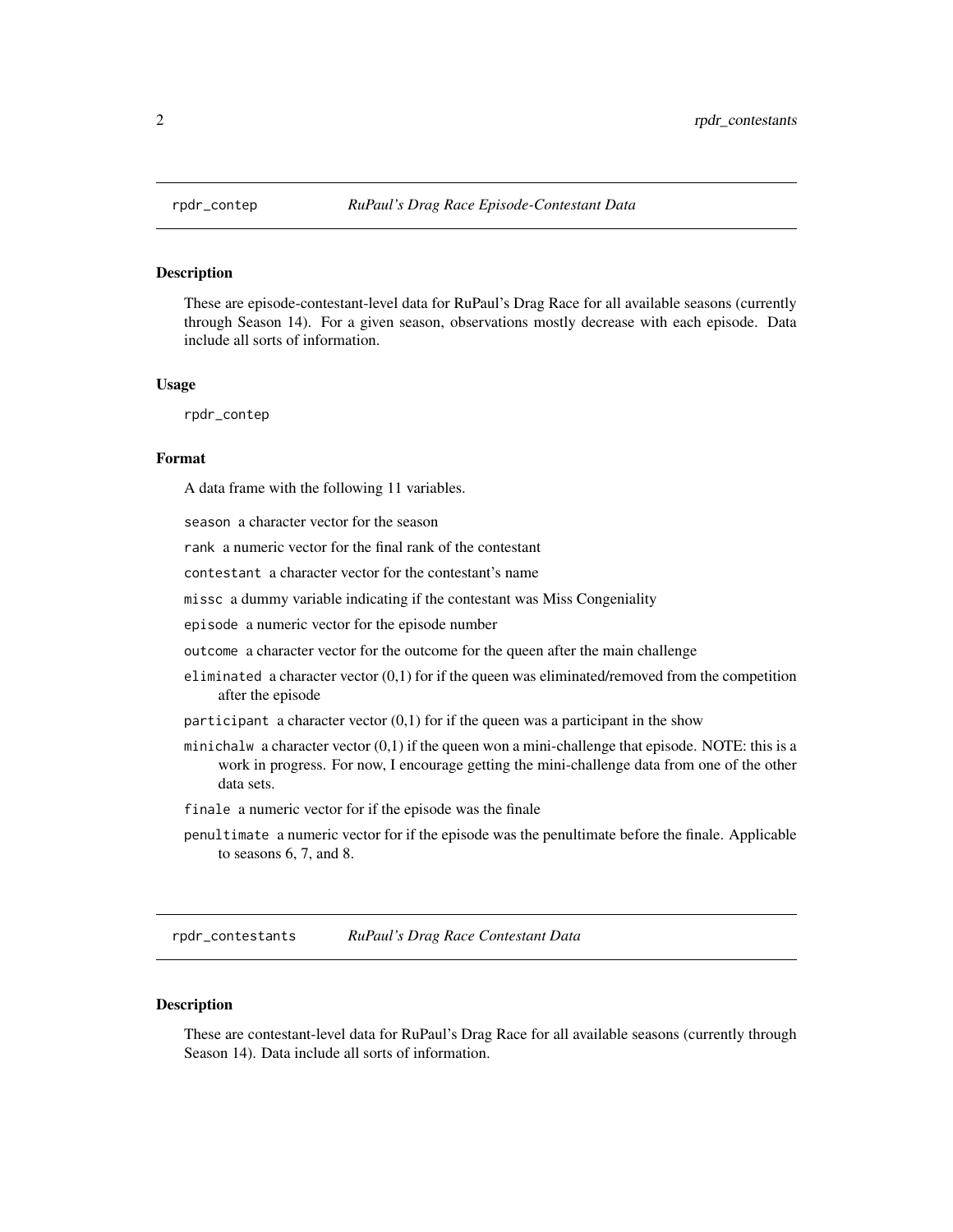#### <span id="page-2-0"></span>rpdr\_ep 3

#### Usage

rpdr\_contestants

#### Format

A data frame with the following 5 variables.

season a character vector for season

contestant a character vector for contestant's name, by season

age a numeric vector for the respondent's purported age as of filming

dob a date vector for the contestant's purported date of birth

hometown a character vector for hometown.

#### **Details**

Note: Cynthia Lee Fontaine, Shangela, Eureka O'Hara, and Vanessa Vanjie Mateo will appear in this data set twice.

rpdr\_ep *RuPaul's Drag Race Episode Data*

#### Description

These are episode-level data for RuPaul's Drag Race for all available seasons (currently through Season 14). Data include all sorts of information.

#### Usage

rpdr\_ep

#### Format

A data frame with the following 22 variables.

season a character vector for season

episode a numeric vector for the episode number

airdate a date for the episode air date

special Is the episode a special (e.g. a reunited or clip show)

finale Is the episode the finale

nickname Name of the episode

runwaytheme a character vector for runway theme, where applicable/available

numqueens a numeric vector for number of queens at the start of the episode

minic a character vector describing the mini-challenge

minicw1 a character vector for a mini-challenge winner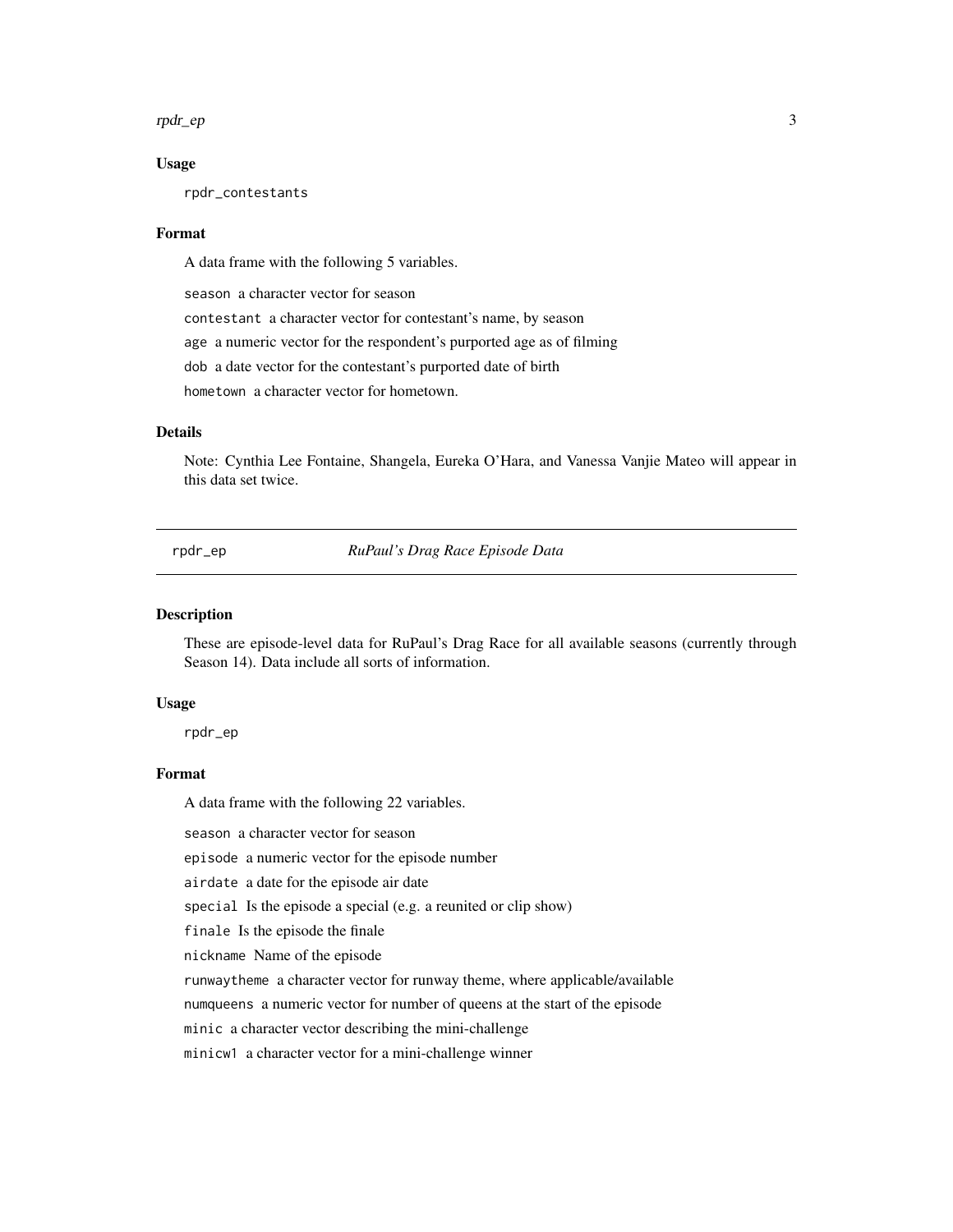minicw2 a character vector for a second mini-challenge winner, where applicable

minicw3 a character vector for a third mini-challenge winner, where applicable

minicw4 a character vector for a fourth mini-challenge winner, where applicable

bottom1 a character vector for queen in the bottom 2 of that episode

bottom2 a character vector for queen in the bottom 2 of that episode

- bottom3 a character vector for the third queen in the bottom of that episode. Thanks, Season 11.
- bottom4 a character vector for the fourth queen in the bottom of that episode. Thanks, Season 11.
- bottom5 a character vector for the fifth queen in the bottom of that episode. Thanks, Season 11.
- bottom6 a character vector for the sixth queen in the bottom of that episode. Thanks, Season 11.
- bottom7 a character vector for the seventh queen in the bottom of that episode. Thanks, Season 14.

lipsyncartist a character vector for the lip-sync artist

lipsyncsong a character vector for the lip-sync artist's song

eliminated1 a character vector for the queen eliminated after the lip-sync

eliminated2 a character vector for the queen eliminated after the lip-sync, if there was a doublesashay that episode.